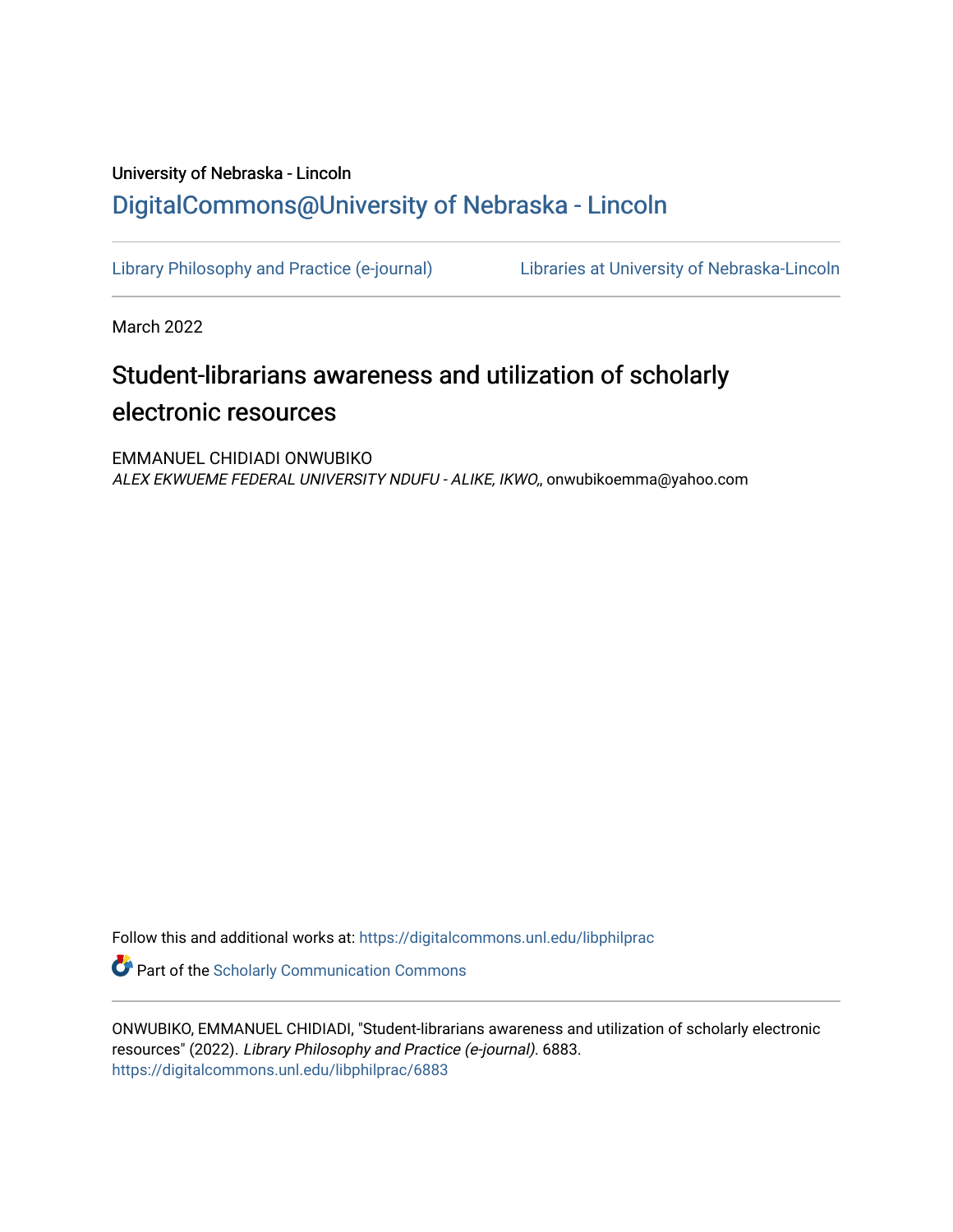## **Student-librarians awareness and utilization of scholarly electronic resources**

Onwubiko, Emmanuel Chidiadi. Alex Ekwueme Federal University, Ndufu-Alike, Ikwo, Nigeria [Onwubikoemma@yahoo.com](mailto:Onwubikoemma@yahoo.com) or [emmabikos@gmail.com](mailto:emmabikos@gmail.com)

## **Abstract**

The use of e-resources especially the scholarly type offers quality academic resources which contribute greatly to teaching, research and innovation This study therefore, investigated studentlibrarians' level of awareness of the existence of electronic resources as well as the extent at which they utilize these resources. The study employed a descriptive survey design with a sampled population of 100 student-librarians derived from four universities in Southeast, Nigeria offering Library and Information Science while it was guided by four research questions formulated in line with the research objectives. The main instrument used to gather data for this study is a 4-point Likert scale structured questionnaire that had items on student-librarians' level of awareness and extent of utilization of e-resources as well as challenges in the utilization of eresources by the students.. The data collected were analyzed using frequency and percentages. The outcome of this study brings to fore the importance of the awareness of e-resources to enhancing research and innovation among student-librarians. The result further revealed that despite efforts by academic institutions to make scholarly e-resources available, they seem to be under-utilized by student-librarians and by extension students. The study among others recommended more practical training for student-librarians as well as librarians so as to familiarize them with several scholarly e-resources and their functionalities as it will assist student-librarians, stakeholders and policy makers comprehend how to harness human capital by ensuring quality education through the optimal utilization of scholarly e-resources for teaching, research and innovation as well as need for academic libraries to carry out from time-to-time, publicity of their services that they know are beneficial to the student as well as current awareness services with a view to alerting the students of the availability of new e-resources.

**Keywords:** Student-librarians, Awareness, Utilization, Scholarly e-resources, Research,

Teaching, innovation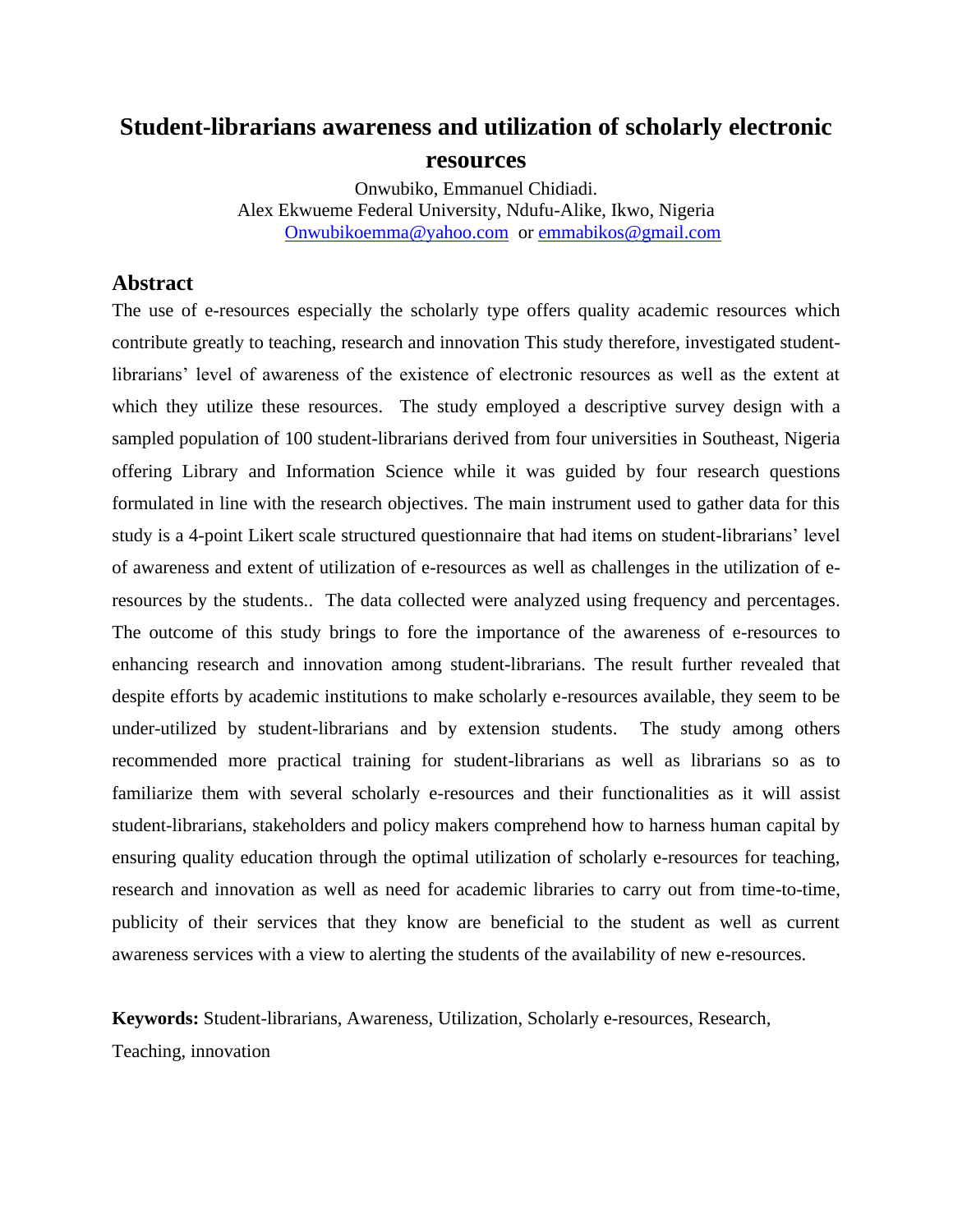#### 1.0. **Introduction**

The use of e-resources especially the scholarly type offers quality academic resources which contribute greatly to teaching, research and innovation. Electronic resources (or e-resources) according to Heng (2020) are materials in digital format accessible electronically. As expressed by Renwick (2005), the increase in the use of information and communication technology and online information facilitated the birth of e-resources and this has increased tremendously in popularity and utilization. The utilization of e-resources presently is playing prominent role in academic enrichment in a digital era, as modern libraries are now blending both the electronic and traditional sources of information and some cases have gone virtual, in order to serve their clientele better in a dynamic world. The digital resources available in a library play prominent role in facilitating access to the required information to the user in an expediency manner. Further, one needs not go to the library to make use of print formats as the digital resources can be made use of by any user through on-line access via networks or authentication methods at any time comfortably. Presently, web-based electronic resources have become most popular tools in academic research.

In a world ruled by information and communication technologies (ICTs), information which is so to speak one of the most expensive factors of production and national development has increased over the last couple of years. As reported by Layman and Varian (2003), books (print) increased by 83% in the United States of America (USA) from 1999 to 2002 while online scholarly journals virtually doubled from 1991 to 2001. Recent studies for instance, Levine-Clark (2015) and Wang & Bai (2016) affirmed to this while Nicholas, et al (2008) were particularistic as they noted that e-book penetration is very strong. All the same, being faced with a lot of competition from other major sources of information like, the internet combined with demands from patrons, the average library budget spent on electronic materials or resources has increased greatly almost four-fold from an estimated 4% between 1992 and 1993 to 13% in 1999 to 2000 (Association of Research Librarians, 2005).

The truth is that academic libraries all over the world are spending a lot providing scholarly eresources and ensuring their accessibility to support teaching and research. According to Vakkari (2008), government and academic institutions invest large sums of money to furnish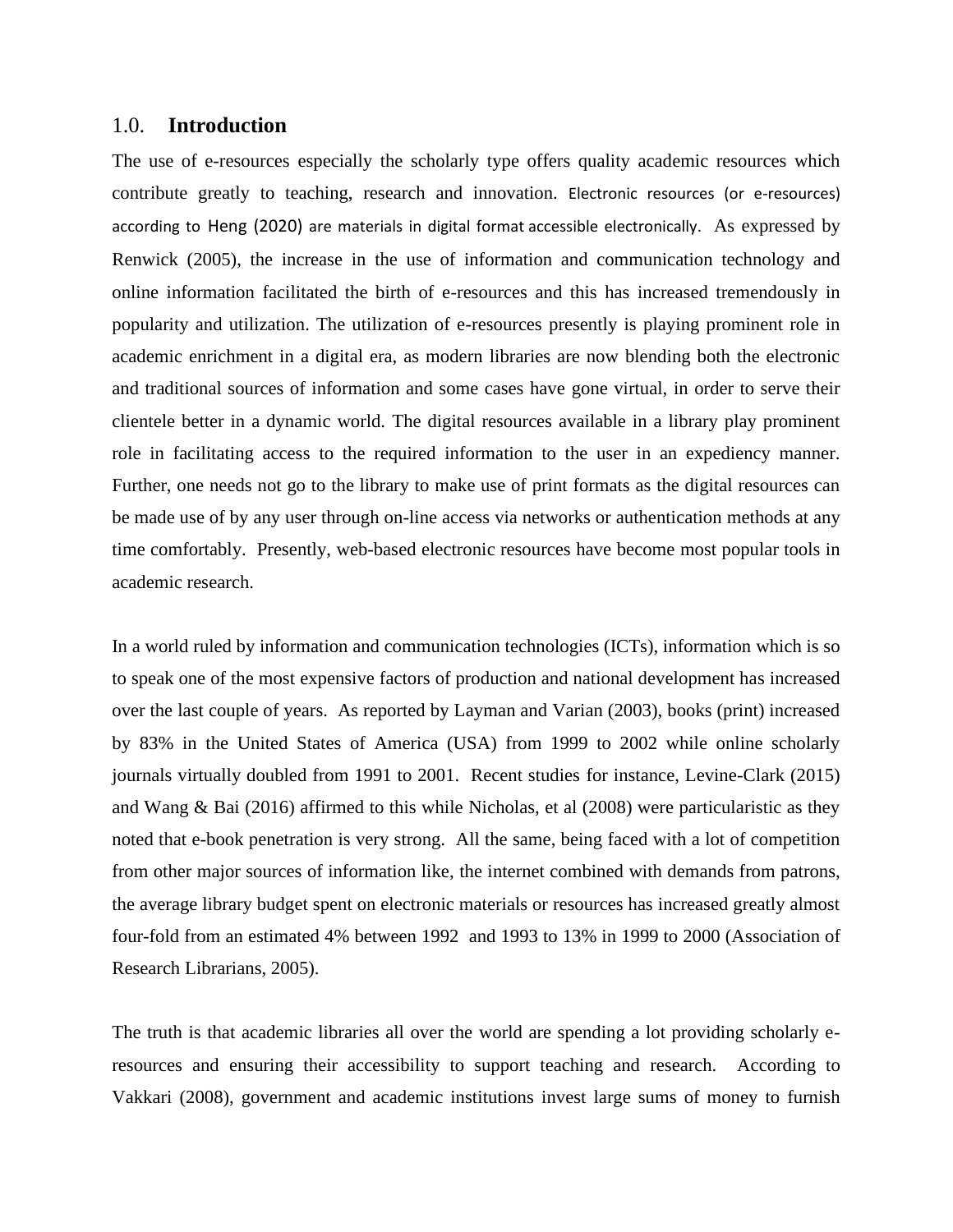students and researchers with information resources required for their work with the hope that enhanced access to scholarly e-resources will enhance learning and boost research output. There is not gain stating the fact that a wide range of databases such as journal databases, e-books, reference databases, among others are increasingly accessible to the use of various electronic devices such as mobile phones, tablets and laptops. Electronic resources therefore, is one of the emerging environment in libraries and Information communication in the competitive service. Eresources usually consist of e-books, e-Journals, articles, newspaper, thesis, dissertation, databases and CD-ROMs, which are likely to be the alternative to the print media. Emerald, Ebsco, Scopus are some of the examples of online databases

As posited by Garcia-Febo, et al (2017), academic and research libraries in all part of the world are essential in providing information access to academic communities. The availability of these electronic resources and their easy accessibility no doubt are suppose to be encouragement to students to utilize the scholarly e-resources available as to keeping abreast with current information and research which is capable of inspiring new ideas and enhancing their quality of work. The familiarity and use of electronic information resources in the libraries by students for an enhanced learning, research and innovation rapid development is very imperative thus the need for this study aimed at establishing the level of awareness and extent of utilization of eresources by student-librarians.

#### **1.1. Statement of the problem**

In spite of government and academic institutions' effort at making scholarly e-resources available through subscriptions and direct purchases, these resources seem to be under-utilized by students as they prefer to utilize internet search engine for their scholarly materials (Dlamini, 2014, Saunders, 2011; Emmanuel & Jegede, 2011). However, the birth of ICT has made it imperative for academic librarians in most part of the globe to invest in different types of eresources (considering the fact that information seems to be growing in geometrical proportion and information as contained in print seems not to be enough as to satisfying the information needs of students) to meet the needs of students and other patrons. It is therefore an aberration noting that despite these huge spending by academic institutions subscribing for theses scholarly e-resources, students still do not optimally utilize these resources for research and learning.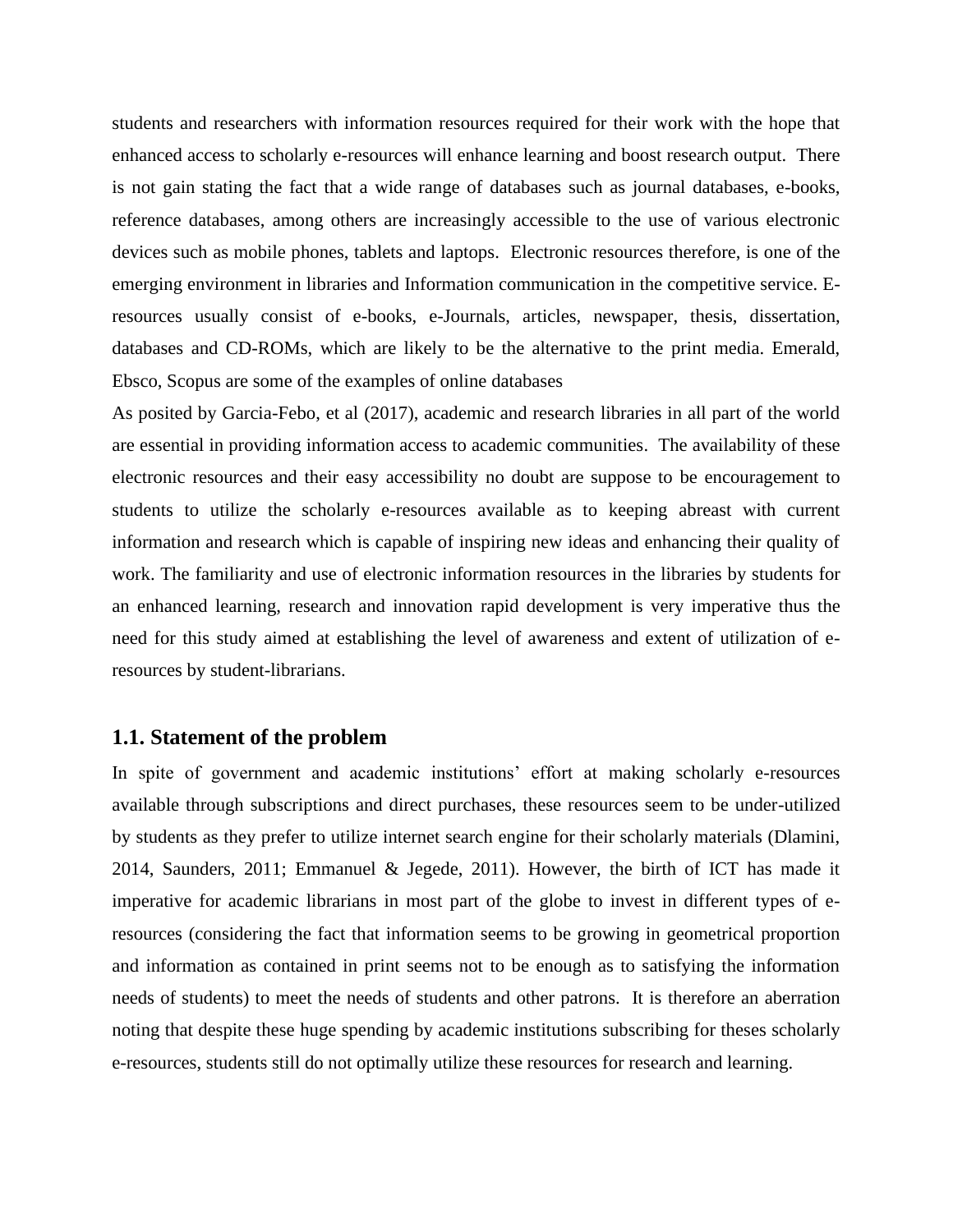Stating the obvious, several researches have been conducted on the importance of e-resources and its use as a preferred means of retrieving information by students and academics but most of them have been either focused on postgraduate students, academics or both and only few have focused on student-librarians. Perhaps, it may be on the assumption that student-librarians are supposed to know everything about information through their training in academic institutions and by so being knowledgeable and comfortable with e-resources usage.

It is in search for an answer to the 'why; and to establishing if truly student-librarians are knowledgeable and comfortable with the utilization of e-resources that this study becomes necessary as to establishing their level of awareness as well as the extent of their utilization of eresources in learning and research.

### **1.2. Objectives of the study**

The main objective of this study is to ascertain student-librarians' level of awareness and extent of utilization of scholarly e-resources. Other objectives are:

- a.To establish student-librarians level of awareness of the availability of scholarly eresources.
- b.To know the extent to which student-librarians use the scholarly e-resources
- c. To ascertain the extent student-librarians utilize the social media
- d. To identify challenges faced by student-librarians in the utilization of e-resources.

#### **1.3. Research questions**

This study was guided by the following research question:

- a.What is the student-librarians level of awareness of the existence of scholarly e-resources?
- b.To what extent do student-librarians utilize the scholarly e-resources?
- c.What is the extent at which student-librarians use social media?
- d.What are the challenges faced by student-librarians in the utilization of e-resources?

#### **2. 0. Literature review**

#### **2.1. Theoretical and empirical framework**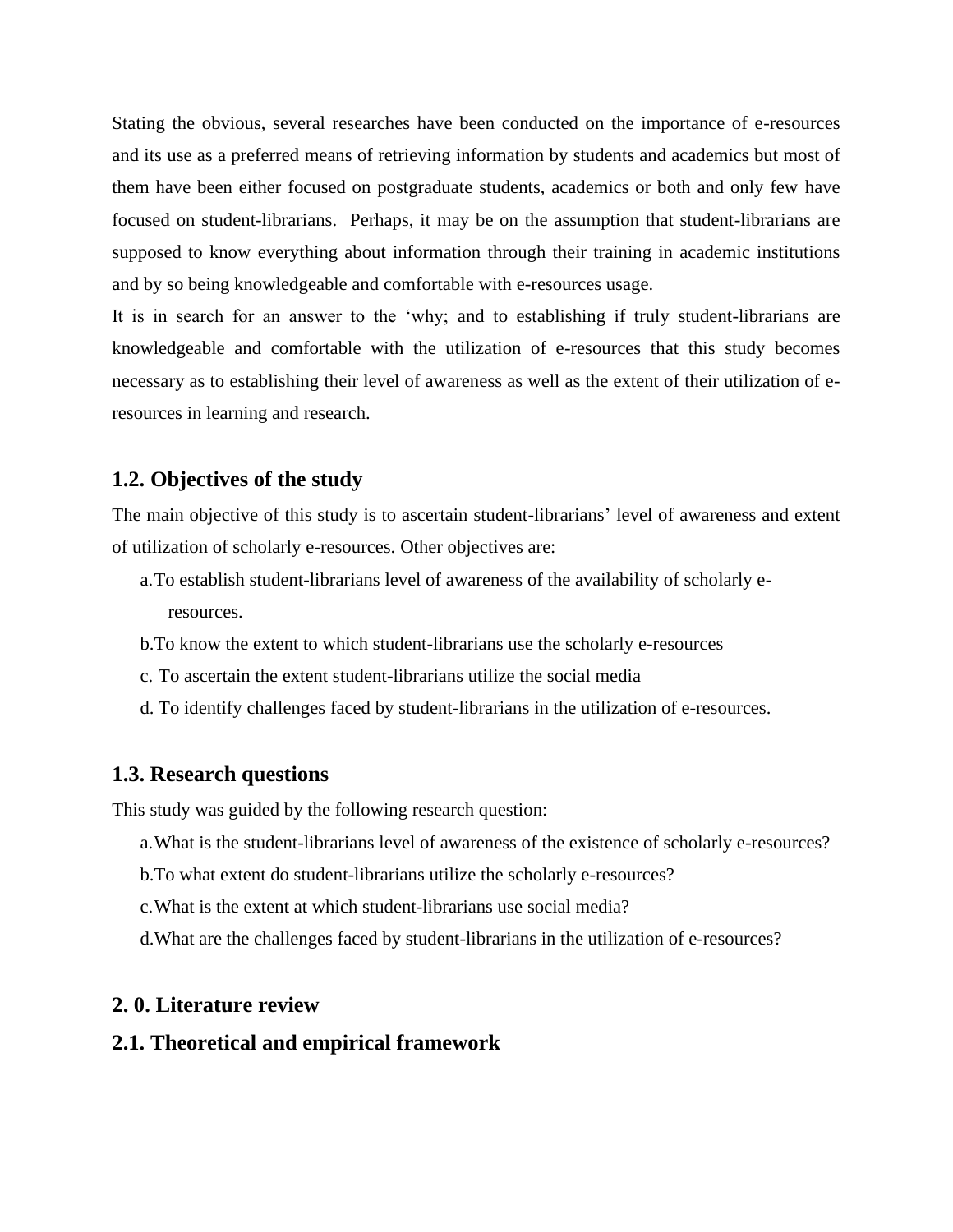There have been studies on the use of e-resources in higher institutions globally. Recent researches points to the fact that ICT has a lot of effects on the way students seek information with tremendous increase in the use of the internet and electronic resources (Mogase & Kalama, 2015). Some of these studies have developed models and theoretical frameworks while other examined factors that affect students' use of e-resources. Furthermore, recent studies in several discipline such as medicine (Ahmed & Reyee, 2017; Anandhalli & Shakuntal, 2015), business (Sharma & Sharma, 2013), Law (Amusa & Atinmo, 2016), library and information science (Krakoswska, 2013; Akpojotor, 2016) among others suggest that young people of today think, learn, socialize, shape identity and seek information differently in this digital age, the era of web 2.0 and participatory culture (Dresang & Koh, 2009). Rogers (2001) studied faculty and graduate students' use of electronic journals, printed journals and electronic databases at Ohio State University (OSU) during the years 1998-2000. The findings of the surveys showed that since 1998 there has been a significant progress in the acceptance and usage of electronic journals at OSU. In 1998, only 200 e-journals were available, while in 2000, the number of available e-journals increased to more than 3,000. In 1998, 19% of the respondents used ejournals at least once a week, while in 2000, the percentage increased to 36%. At the same time, the least weekly usage of printed journals decreased from 45% in 1998 to 34% in 2000. Weingart and Anderson (2000) measured the Awareness of the faculty and administrators toward electronic resources at the University of Utah. The findings showed greater need for publicity and training.

In a research conducted by Shakeel and Vinayagamoorthy (2013) on students of Business school of Universities and colleges located in Academic City in Dubai, it was discovered that internet and e-resources have become an easy source of accessing information. They further revealed that as technology has gained an ever foothold in the domain of business education, the digital resources appeared to have a significant impact on the information seeking behaviour of the majority of the library users. As noted by Emmanuel & Jegede  $(2011)$  and Dlamini  $(2014)$ , studies have shown that the level of awareness is low and students have preference for free internet search engine for information retrieval as in their research carried out among MBA students in a Nigerian university discovered that internet is the most consulted source of information as the MBA students prefer to search for information on the internet before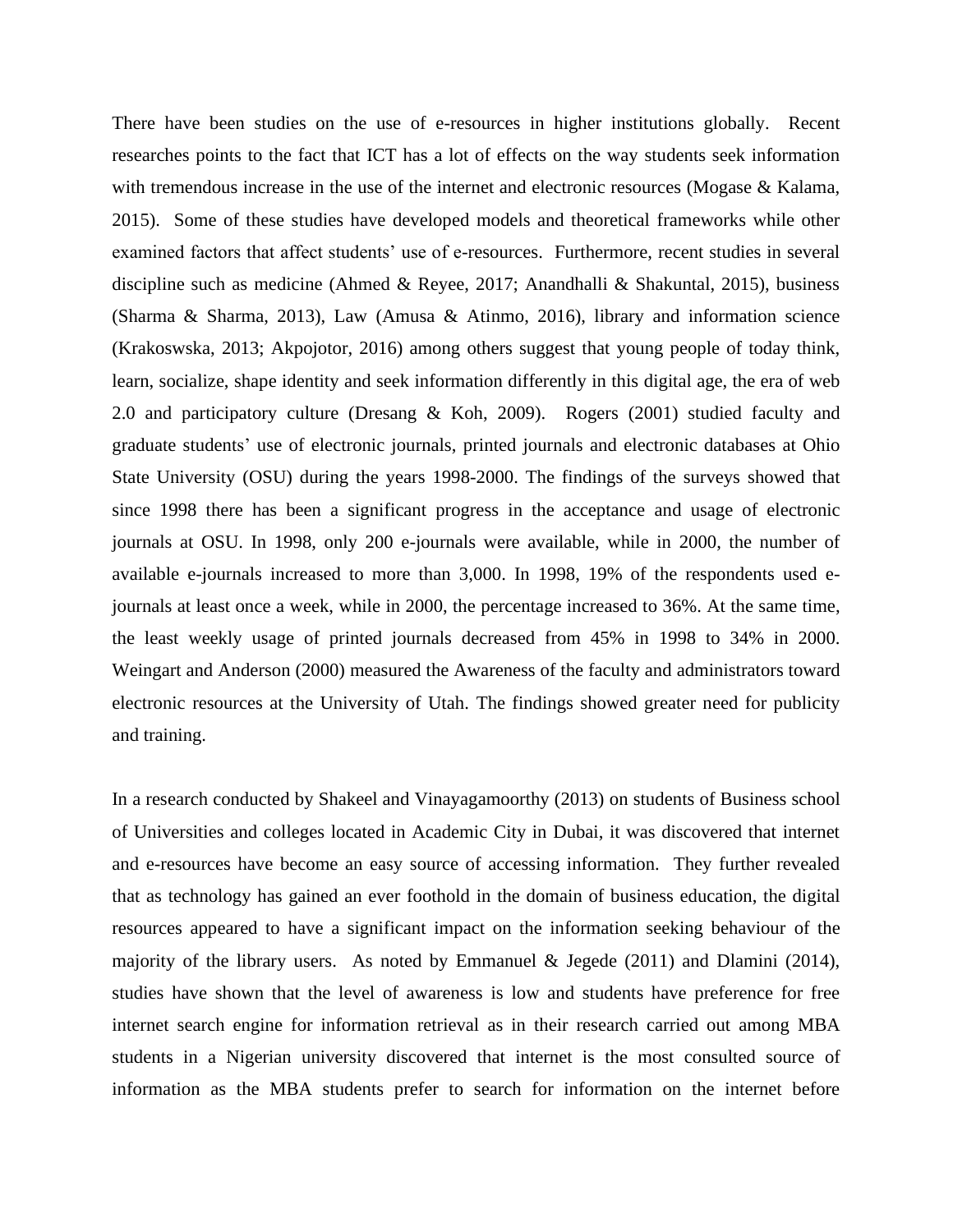considering any other source of information putting the level of significance of internet source to the students at 99.9%

According to Dlamini (2014), the case of independence on the internet should be due to the fact that it is easy to log on to search engines an input key terms in search of any information. In a study conducted in South Africa on information behavior of Generation Y students in the University of the Western Cape Town by Gardiner and Eng (2005), it was revealed that the students' main source of information is the internet as they believe that it satisfies both academic and non-academic information needs. Other related results are that of Saunder, (2011) and Naude (2008) while that of Komolafe-Opadeji (2011) discovered that students have regular access to the internet and also preferred using resources from Wikipedia, Google and some selected online databases such as EBSCO Host, JSTOR, Questia, HINARI and High Beam. In a study of library and information students (LIS) in Croatia Tanackovic, Lacovic and

Stanarevic (2012) found out that the most prominent method adopted by LIS students for finding information sources was searching the internet for information followed by the use of library catalog and databases. Togia and Torobili (2014) in their research on information seeking behavior of LIS students in Greece discovered the heavy use of the internet by majority of the students which confirms the well documented growing dependence of students on the public search engines or internet sites which are usually, the Google.

On the challenges facing utilization of e-resources, most studies in developing counties (Talla etal, 2017; Okello-Obura, 2010; Adetunla, 2016 etc) recorded low usage of scholarly e-resources and attributed it to factors like inadequate networked computer among other factors. Igun (2005) identified the challenges faced by the libraries and information centre in Africa in the establishment of electronic publishing. Apart from the information source that can be obtained through the internet and downloaded online, the actual acquisition of electronic books is still not possible. Dadzie (2005) attributed the low usage of the scholarly e-resources to lack of awareness and information about the existence of those resources. Makgahiela and Bopape (2016) in a study on the use of e-information resources for academic research by postgraduate students in Nigeria found out that despite the awareness of e-resources by students, they are rarely used due to lack of information searching skills, complexity and lack of basic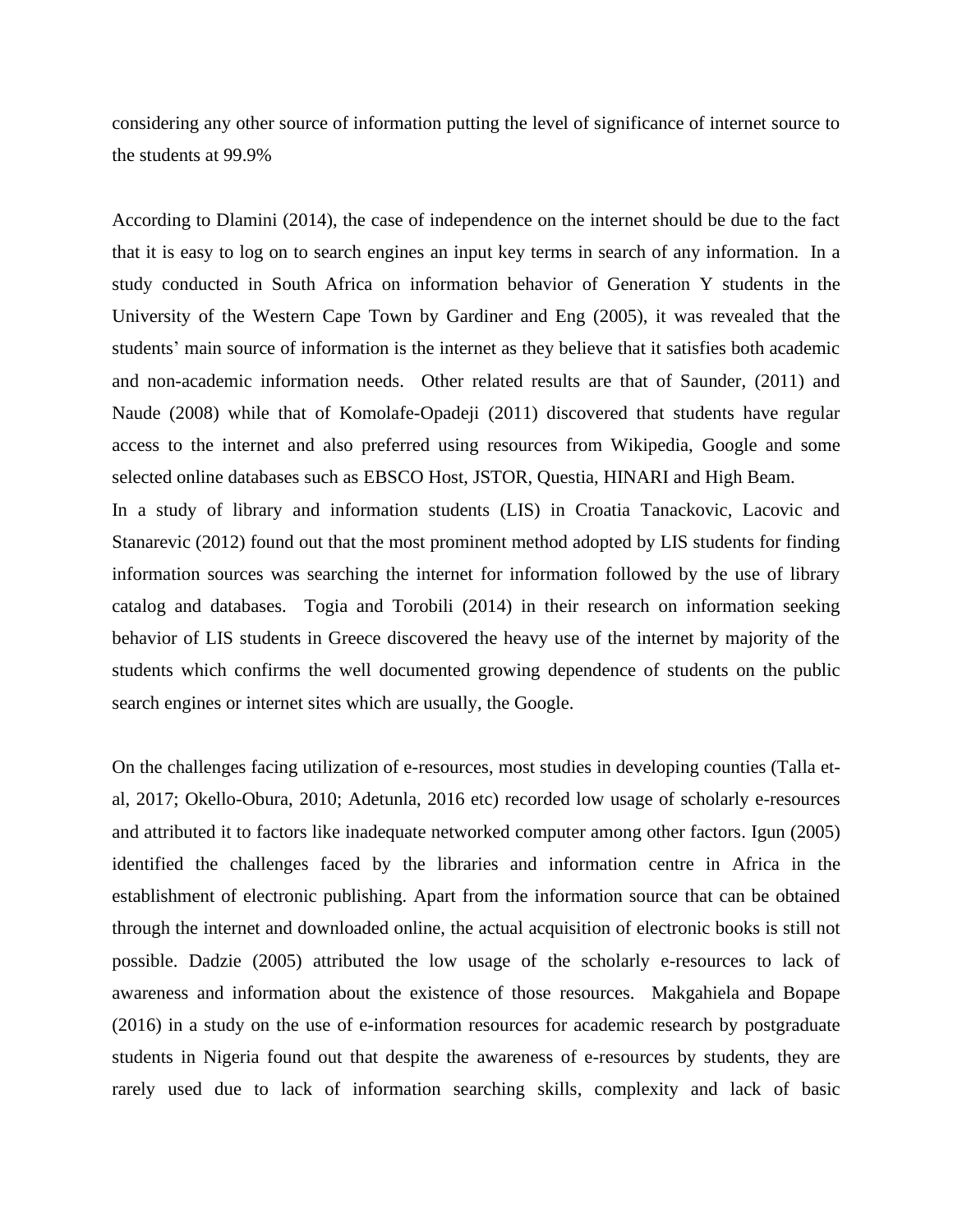understanding of e-resources and academic databases. Akporhonor and Akpojotor (2016) also explored the challenges confronting postgraduate library and information students in the use of e-resources in Southern-Nigeria and found that some of the challenges faced by the students are poor internet connectivity, epileptic power supply; information overload, high cost of access, download delay and difficulties in accessing some websites.

#### **3.0. Methodology**

The study employed a descriptive survey design with a sampled population of 100 studentlibrarians (40 male and 60 female) derived from three hundred levels students of four universities in Southeast, Nigeria; Abia State University, Uturu (ABSU), Imo State University, Owerri (IMSU), Nnamdi Azikiwe University, Awka (NAU) and University of Nigeria, Nsukka (UNN) with each university producing 25 respondents offering Library and Information Science while the study was guided by four research questions formulated in line with the research objectives. The main instrument used to gather data for this study is a 4-point Likert scale structured questionnaire that had items on student-librarians' level of awareness and extent of utilization of e-resources as well as challenges in the utilization of e-resources by the students as well as interview. The data collected were analyzed using frequency and percentages.

### **4.0. Presentation of data**

|                |                                           | HA  |      | A  |      | <b>SA</b>                |      |                          | UA   |
|----------------|-------------------------------------------|-----|------|----|------|--------------------------|------|--------------------------|------|
| S/No           | Item                                      |     | $\%$ | F  | $\%$ | F                        | $\%$ | F                        | $\%$ |
|                | <b>Subscribed Databases</b><br>15         |     |      | 10 |      | 5                        | 5    | 70                       | 70   |
| $\overline{2}$ | DVD/CD-rom                                |     | 30   | 28 | 28   | 20                       | 20   | 22                       | 22   |
| 3              | e-books                                   | 100 | 100  |    |      | $\overline{\phantom{0}}$ |      | $\overline{\phantom{0}}$ |      |
| $\overline{4}$ | e-journals                                |     | 100  |    |      |                          |      | $\overline{\phantom{0}}$ |      |
| 5              | Internet free search engines (Google etc) |     | 100  |    |      |                          |      |                          |      |
| 6              | e-newspapers                              |     | 80   | 20 | 20   |                          |      |                          |      |
| 7              | e-articles                                | 100 | 100  |    |      | $\overline{\phantom{0}}$ |      | $\overline{\phantom{0}}$ |      |
| 8              | e-theses/e-dissertations                  | 18  | 18   | 11 |      | 8                        | 8    | 63                       | 63   |

**Table 1:** Level of awareness of the existence of e-resources by student-librarians

Key: HA=Highly aware; A=Aware; SHA=Somehow aware; UA=Unaware

Table 1 above displays data collected in respect of the student-librarians level of awareness of the existence of e-resources. The data revealed that the 100 respondents representing 100% are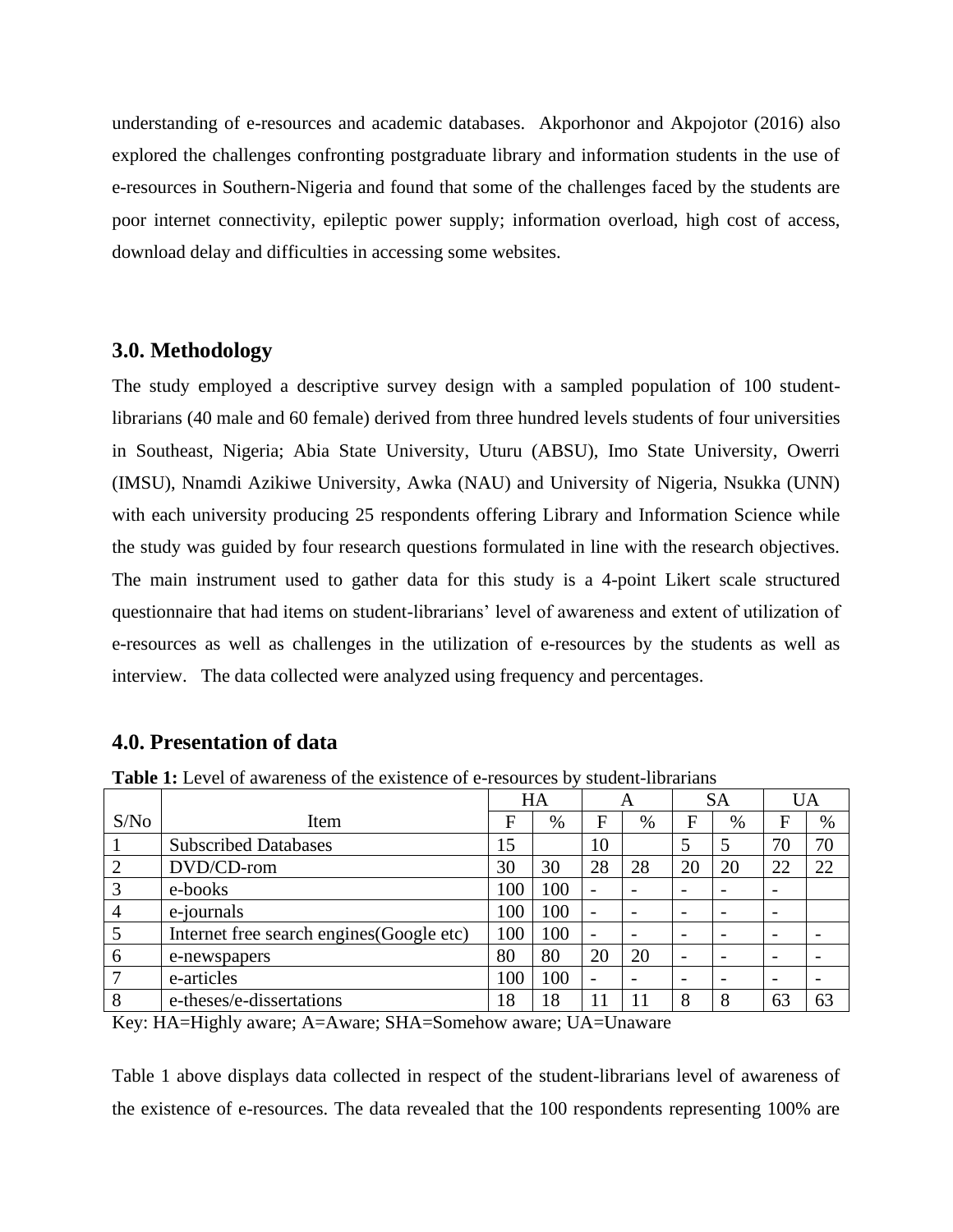highly aware of the existence of the following e-resources; e-books; e-journals, internet free search engines (Google etc) and e-articles while only 15 or 15% are highly aware of the existence of subscribed databases in their schools with 70% or 70 respondents indicating that they were unaware of the existence of such e-resources in their schools. Only paltry 30% of the respondents are highly aware of the existence of scholarly DVD/CD-rom whereas, 28% were aware, and 20% and 22% were somehow aware and unaware respectively. On the existence of etheses/e-dissertations, all the 100 respondents representing 100% indicated that they were ignorant of their existence.

|                |                                      | <b>VHU</b> |     | HU                       |                          | FU                       |                          |                          | NU                       |
|----------------|--------------------------------------|------------|-----|--------------------------|--------------------------|--------------------------|--------------------------|--------------------------|--------------------------|
| S/No           | Items                                | F          | %   | F                        | $\%$                     | F                        | $\%$                     | F                        | %                        |
|                | <b>Subscribed Databases</b>          | 12         | 12  | 6                        | 6                        | 20                       | 20                       | 62                       | 62                       |
| $\overline{2}$ | DVD/CD-rom                           | 10         | 10  | 17                       | 17                       | 11                       | 11                       | 72                       | 72                       |
| 3              | e-books                              | 13         | 13  | 34                       | 34                       | 27                       | 27                       | 26                       | 26                       |
| $\overline{4}$ | e-journals                           | 9          | 9   | 45                       | 45                       | 24                       | 24                       | 22                       | 22                       |
| 5              | Internet free search engines (Google |            |     |                          |                          |                          |                          |                          |                          |
|                | etc)                                 | 100        | 100 | $\overline{\phantom{a}}$ | $\overline{\phantom{0}}$ | $\overline{\phantom{0}}$ | $\overline{\phantom{0}}$ | $\overline{\phantom{a}}$ | $\overline{\phantom{0}}$ |
| 6              | e-newspapers                         | 10         | 10  | $\overline{\phantom{a}}$ |                          | $\overline{\phantom{0}}$ |                          | 90                       | 90                       |
| 7              | e-articles                           | 37         | 37  | 13                       |                          | 20                       | $\overline{\phantom{0}}$ | 30                       | 30                       |
| 8              | e-theses/e-dissertations             |            |     | $\overline{\phantom{0}}$ |                          | $\overline{\phantom{0}}$ |                          | 100                      | 100                      |

Table 2: Extent of utilization of e-resources by student-librarians

Key: VHU=Very highly utilized; HU=Highly utilized; FU=Fairly utilized; NU=Not utilized

The data in table 2 on the extent of utilization of e-resources by student-librarians show that the 100 respondents representing 100% use internet free search engines when seeking for information in a very high extent. Other e-resources in use in VHE and HE include; e-journal 54%, e-articles 50%, e-books 47% and subscribed school databases 18% while the 100 respondents or 100% indicated Very low extent in the use of e-theses/e-dissertations also, enewspapers had a very low extent of utilization as the indication stands at 90% . The data further revealed that 18 of the 100 respondents or 18% fully utilize their school subscribed databases while a total of 82% or 82 respondents indicated that the use is at LE or VLE an indication of underutilization of the databases as e-resources.

Table 3: Extent of utilization of social media by student-librarians

| Tuoto of Ekidin of unifeation of social modia of stagent horatians |                            |             |     |   |  |  |  |  |  |
|--------------------------------------------------------------------|----------------------------|-------------|-----|---|--|--|--|--|--|
|                                                                    | . <del>. .</del><br>$\sim$ | --- -<br>__ | --- | . |  |  |  |  |  |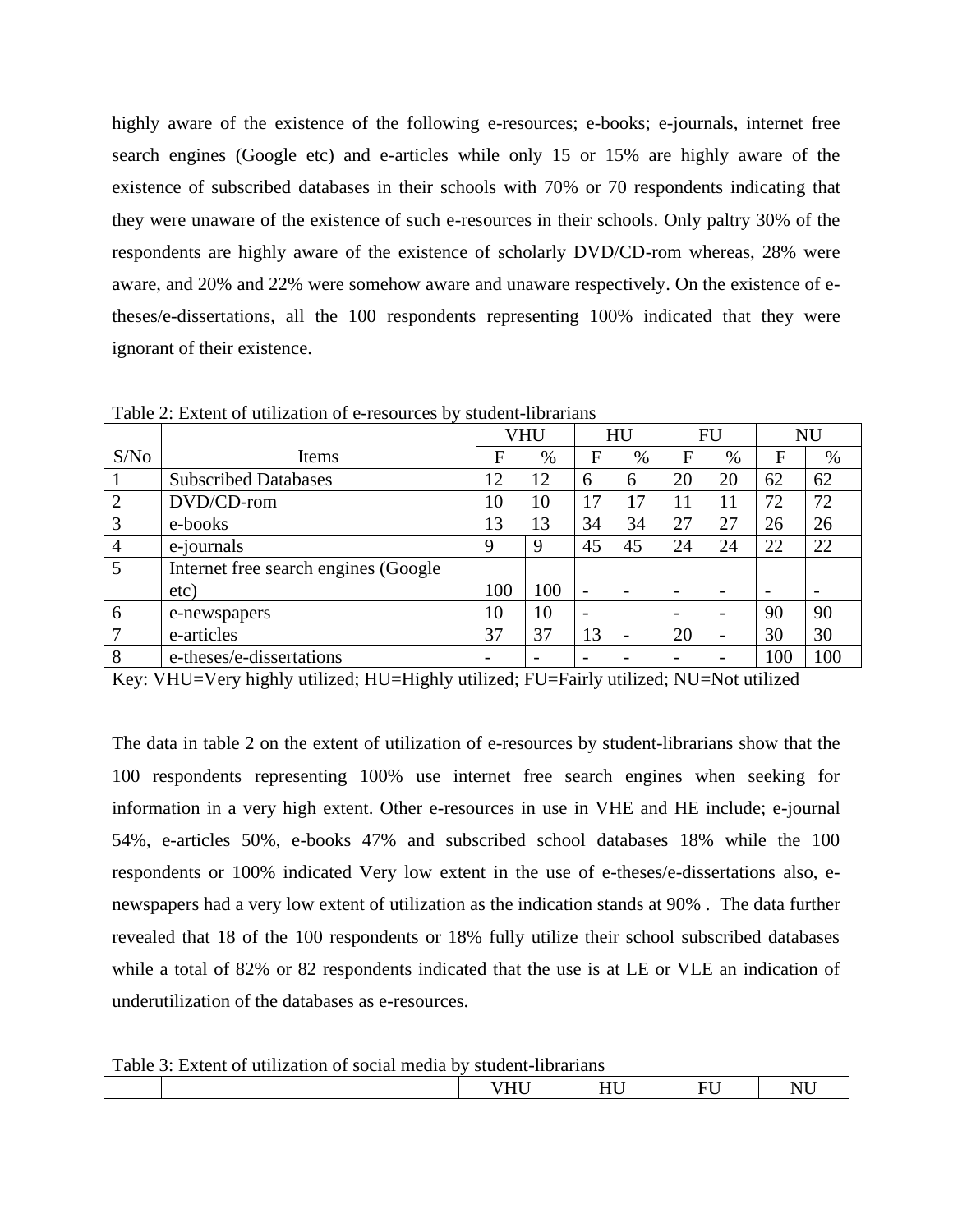| S/No | Item            | F   | %                        | F                        | $\%$                     | F                        | %                        | Е                        | %                        |
|------|-----------------|-----|--------------------------|--------------------------|--------------------------|--------------------------|--------------------------|--------------------------|--------------------------|
|      | Whatsapp        | 100 | 100                      | $\overline{\phantom{0}}$ | $\overline{\phantom{0}}$ | $\overline{\phantom{0}}$ | $\overline{\phantom{0}}$ | $\overline{\phantom{0}}$ | $\overline{\phantom{0}}$ |
| ∠    | Facebook        | 100 | 100                      | $\overline{\phantom{0}}$ |                          | $\overline{\phantom{0}}$ | $\overline{\phantom{0}}$ | $\overline{\phantom{0}}$ |                          |
|      | <b>Istagram</b> | 61  | 61                       | $\overline{\phantom{0}}$ | $\overline{\phantom{0}}$ | $\overline{\phantom{0}}$ | $\overline{\phantom{0}}$ | 39                       | 19                       |
|      | Twitter         | -   | $\overline{\phantom{0}}$ | $\overline{\phantom{0}}$ |                          | $\overline{\phantom{0}}$ | $\equiv$                 | 100                      | 100                      |
|      | LinkedIn        |     |                          |                          |                          |                          | $\overline{\phantom{0}}$ | 95                       | 95                       |

Key: VHU=Very highly utilized; HU=Highly utilized; FU=Fairly utilized; NU=Not utilized

On the use of social media by student-librarians, the data in table 3 show that the use of whatsapp and facebook were in 100% as the 100 respondents indicated that the usage were at a very high extent while 61 respondents indicated that the utilization of Istagram was to a very high extent. On the other hand, student-librarians based on the data do not utilize Twitter as all the respondents or 100% indicated their non-usage of it. The data collected was further affirmed by some of the students in an interview in which they affirmed their total usage of facebook and whatsapp confirming that they use whatsapp attachment to share useful academic information as a group. .the data also show that only 5 of the respondents or 5% utilizes LinkedIn while the remaining 95% does ot.

|                |                             | <b>SA</b> |      |              | A             | DA |      | <b>SDA</b>     |      |
|----------------|-----------------------------|-----------|------|--------------|---------------|----|------|----------------|------|
| S/No           | Item                        | F         | $\%$ | $\mathbf{F}$ | $\frac{0}{0}$ | F  | $\%$ | $\overline{F}$ | $\%$ |
|                | Lack of awareness creation  | 68        | 68   | 11           | 11            |    |      | 21             | 21   |
| $\overline{2}$ | Slow speed/                 |           |      |              |               |    |      |                |      |
|                | connectivity/PCs & Others   | 77        | 77   | 10           | 10            | 10 | 10   | 3              | 3    |
| $\overline{3}$ | Epileptic power supply      | 100       | 100  |              | ۰             |    |      |                |      |
| $\overline{4}$ | It takes too long to        |           |      |              |               |    |      |                |      |
|                | view/download web pages     | 87        | 87   | 13           | 13            |    |      |                |      |
| 5              | Overload of information on  |           |      |              |               |    |      |                |      |
|                | the internet                | 45        | 45   | 20           | 30            | 16 | 16   | 19             | 19   |
| 6              | Lack of knowledge /         |           |      |              |               |    |      |                |      |
|                | training                    | 21        | 21   | 47           | 47            | 22 | 22   | 10             | 10   |
| $\overline{7}$ | High cost of access         | 55        | 55   | 23           | 23            | 10 | 10   | 12             | 12   |
| 8              | Lack information searching  |           |      |              |               |    |      |                |      |
|                | skills                      | 43        | 43   | 20           | 20            | 21 | 21   | 16             | 16   |
| 9              | Lack of basic understanding |           |      |              |               |    |      |                |      |
|                | of e-resources and academic |           |      |              |               |    |      |                |      |
|                | databases.                  | 84        | 84   |              |               | 4  | 4    | 5              |      |

Tables 4: challenges of utilizing scholarly e-resources by student-librarians

Key: SA=Strongly agreed; A=Agreed; DA=Disagreed; SDA=Strongly disagreed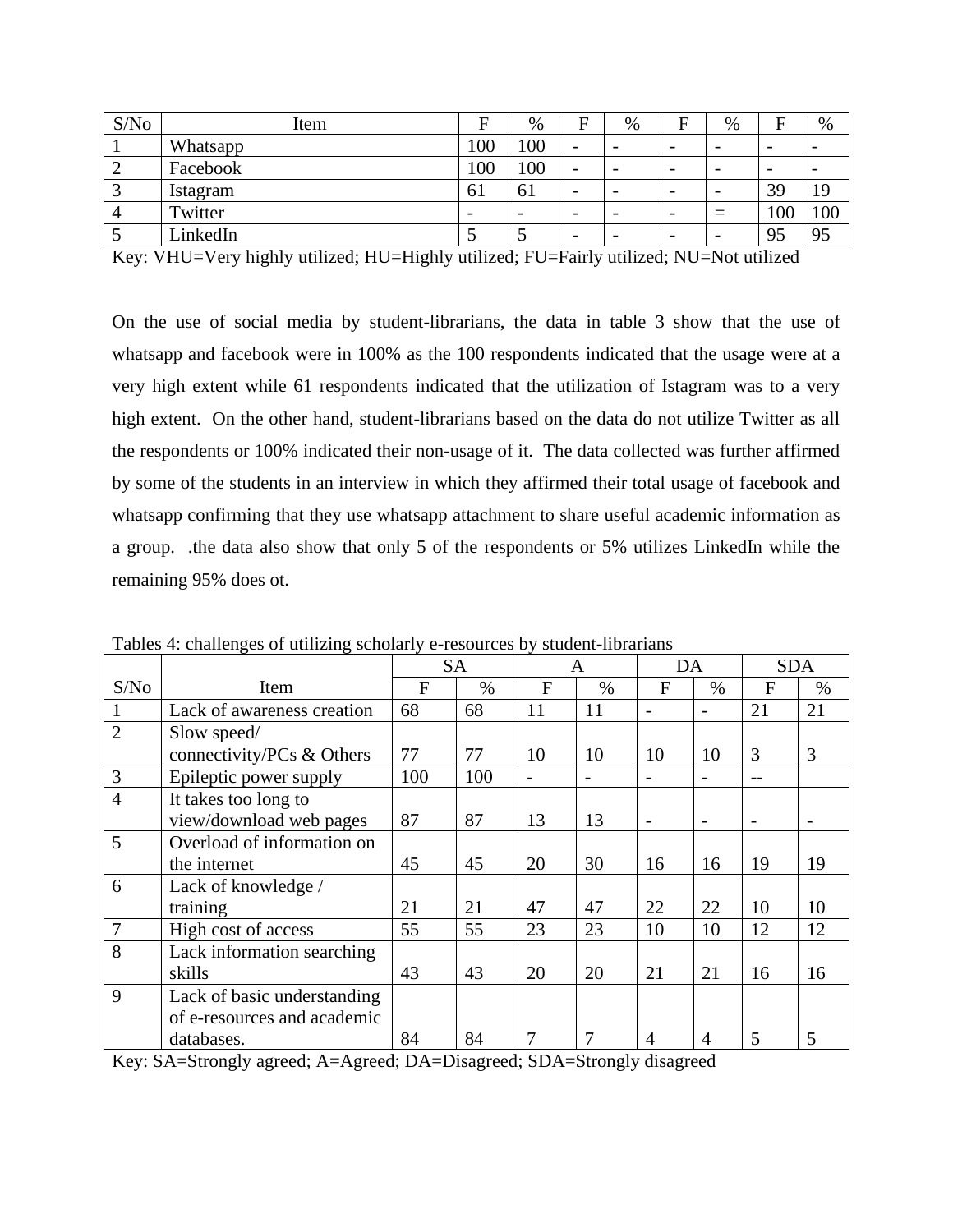As shown in table 4, over 60 % of the respondents agreed to all the items listed as the challenges of student-librarians in the utilization of scholarly e-resources. The data indicate that the challenges facing the student-librarians in the utilization of scholarly e-resources include: lack of awareness creation 79%; slow speed/ connectivity/PCs 87%; epileptic power supply 100% It takes too long to view/download web pages 100%; overload of information on the internet 65%, lack of knowledge/training 68%, high cost of access 78%, lack information searching skills 63%, lack of basic understanding of e-resources and academic databases, 91% and staff attitude 79%.

#### **5.0. Discussion of findings**

The outcome of this study as shown in table 1, reveals that student-librarians were highly aware of the existence of e-resources; especially e-books; e-journals, internet free search engines (Google etc) and e-articles however only 15% were highly aware of the existence of subscribed databases in their schools. The outcome of this study in respect of subscribed databases is in conformity with that of Okello-Obura and Magara (2008) who in their study on LIS undergraduates discovered that apart from the fact that very few students access the library's eresources, majority of the students surveyed were unaware of e-resources such as Emerald and EBSCO host which are considered relevant to LIS students but contrary to the findings of Emmanuel & Jegede (2011) and Dlamini (2014), which posit that the level of awareness of eresources generally among students is low.

On the extent of utilization of e-resources by student-librarians (see table 2), it was discovered that the 100 respondents representing 100% use internet free search engines when seeking for information in a very high extent this is in line with Komolafe-Opadeji (2011) discovering that students have regular access to the internet and also preferred using resources from Wikipedia, Google same as Togia and Torobili (2014) who in their research on information seeking behavior of LIS students in Greece discovered the heavy use of the internet by majority of the students which confirms the well documented growing dependence of students on the public search engines or internet sites which are usually, the Google. The data further revealed that 18 of the 100 respondents or 18% fully utilize their school subscribed databases. An indication of underutilization of university libraries subscribed databases. This outcome is in conformity with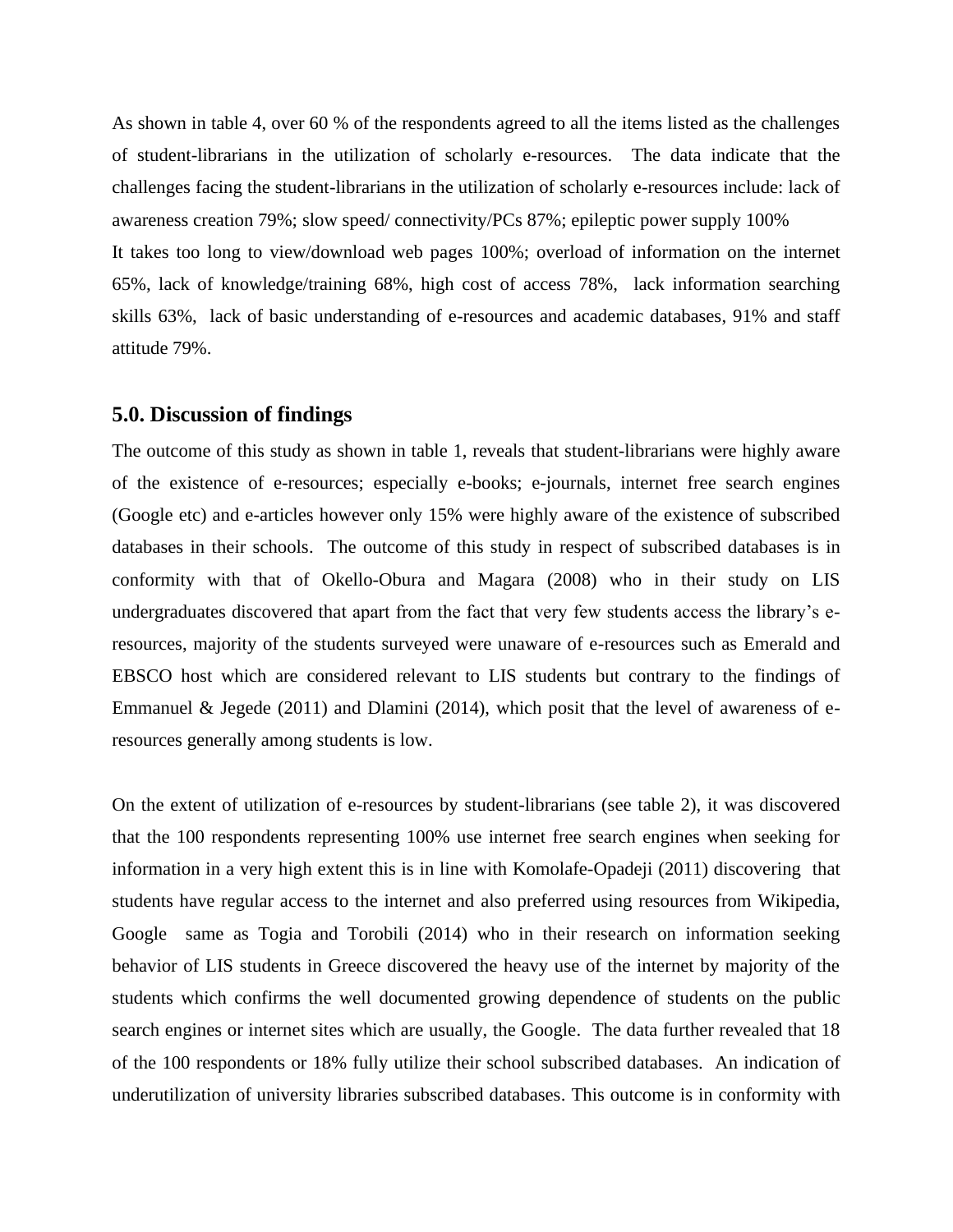the assertion that in spite of government and academic institutions' effort at making scholarly eresources available through subscriptions and direct purchases, these resources seem to be underutilized by students as they prefer to utilize internet search engine for their scholarly materials (Dlamini, 2014, Saunders, 2011; Emmanuel & Jegede, 2011).

It was further discovered that student-librarians use social media to a very high extent more so, whatsapp and facebook as this was confirmed by some the student-librarians when interviewed. They explained whatsapp is a better, easy and fast e-resource to share documents and discuss academic matters as a group and personal chatting. This discovering affirms to the assertion of Krakoswska (2013) and Akpojotor, (2016) that young people of today think, learn, socialize, shape identity and seek information differently in this digital age, the era of web 2.0 and participatory culture.

The study also discovered some challenges facing student-librarians' utilization of scholarly eresources to include; lack of awareness creation; slow speed/ connectivity and inadequate PCs; Epileptic power supply; It takes too long to view/download web pages; overload of information on the internet; Lack of knowledge / training; High cost of access; students lack information searching skills, Lack of basic understanding of e-resources and academic databases and staff attitude. This finding agrees with Makgahiela and Bopape (2016) who in a study on the use einformation resources for academic research by postgraduate students in Nigeria found out that despite the awareness of e-resources by students, they are rarely used due to lack of information searching skills, complexity and lack of basic understanding of e-resources and academic databases and Akporhonor & Akpojotor (2016) who explored the challenges confronting postgraduate library and information students in the use of e-resources in Southern-Nigeria and found that some of the challenges faced by the students are poor internet connectivity, epileptic power supply; information overload, high cost of access, download delay and difficulties in accessing some websites.

#### **5.1. Conclusion and recommendations**

Despite the notable accrued benefits and huge amount of money expended in the acquisition and subscription of e-resources, the outcome of this study has shown that scholarly e-resources are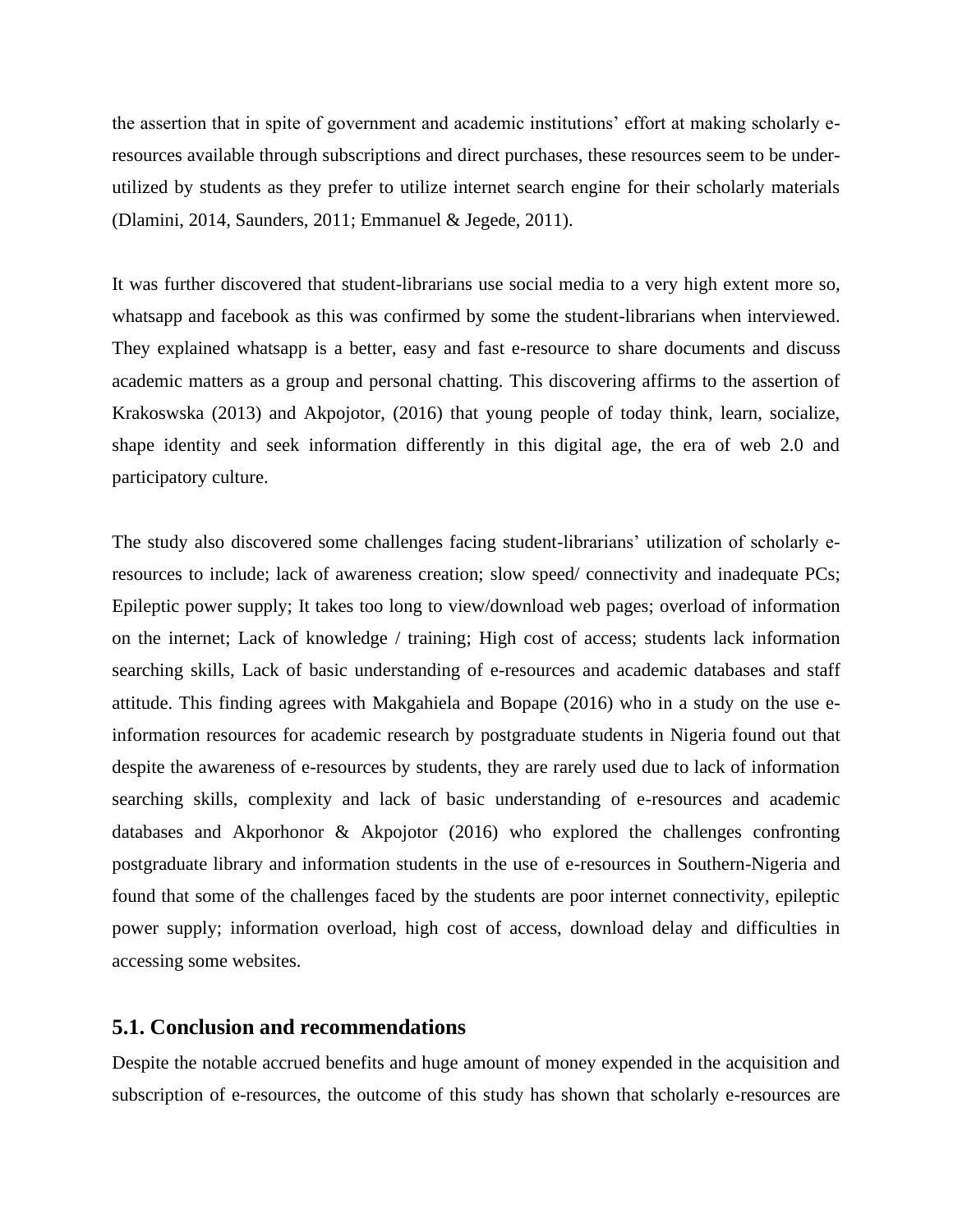underutilized by student librarians. The assertion that student-librarians are trained to be future information managers does not all that make them fully aware or skilled in the utilization of scholarly e-resources. Some of the challenges as identified are related to the perception that these scholarly e-resources are complex to utilize which negates the findings of some studies. The obvious is that the availability of scholarly e-resources with the assumption of adequate internet connectivity does not guarantee the optimal utilization of these e-resources by studentlibrarians as a result of the already built mindset and lack of skills to retrieve needed information from the subscribed databases.

The dependence and existence of information on search engines like google.com and related free information retrieval search engines have adversely affected the utilization of e-resources available on subscribed databases for student-librarians. It is true that the use of search engines usually requires less effort to retrieve information but the implication is that it increases the rate of plagiarism among students (Lanzilotti, et al, 2006) and this may lead to low quality research work by student-librarians. It is in view of the above factors and more that the under listed recommendations are proffered.

- ➢ Librarians especially those in academic libraries and library schools should as a matter of necessity and need effectively address the information needs of student-librarians as future information managers as to understanding the type of information sought, the valued information and factors that influence how they search and obtain information they use. In other words, the academic libraries have to evolve more scientific methods to developing a standard collection of e-resources along with print documents assessing the requirements of the student-librarians.
- ➢ Student librarians should be exposed to more practical training on the utilization of eresources so as to get themselves acquainted with the modus operandi of these databases. The era of teaching student-librarians theoretically without application should be frowned at and discontinued in all library schools. In other words, library schools regulating bodies should only grant accreditations to only schools that have the practical facilities to train student-librarians.
- ➢ Head of library schools and academic libraries management should make the orientation of newly admitted student-librarians mandatory during which, they will be exposed and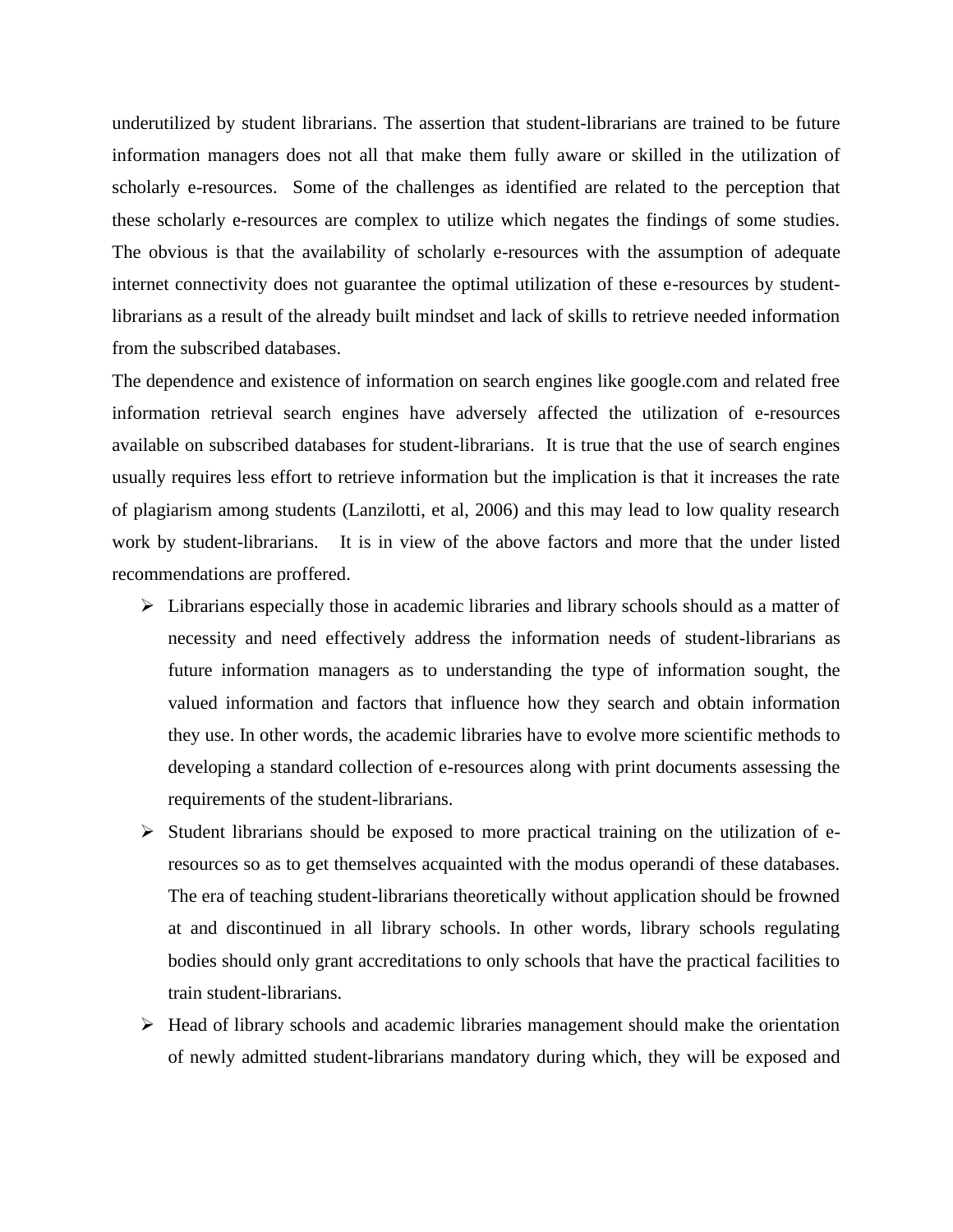acquainted with all the available subscribed databases and essence of their utilization by student-librarians throughout their duration in the school.

- ➢ System librarians manning the academic libraries databases should be sponsored for regular capacity training in the form of workshops, conferences, seminar and other professional courses that are commensurate with latest trends in databases management as to be skilled enough to handle students' enquiries. This is imperative because in Nigeria for instance, many system librarians are by mere paper qualifications and not by practice as many of them were taught theoretically with little or no knowledge of the practical aspect of databases management and this no doubt is affecting the utilization of the databases of libraries with these crops of system librarians.
- $\triangleright$  On the attitude of staff, it has remained a nightmare to many organisations in Nigeria to be precise and the academic library has had her fair share. To this end, the staff should be meant to understand that they are social workers and their attitude to users can make or mar the entire library. The imperative is that staff working in the library should be trained on public relations and basic principles of human management while management should encourage students to report erring staff by providing complaint boxes that will be kept at strategic places within the library.
- $\triangleright$  In the words of Dadzie (2005), the university management should acquire for studentlibrarians and by extension all students who could not afford one, laptops and make a flexible payment plan for them. With this and good connectivity, most of them could access the databases from any part of the university thereby creating space, saving the time of the students and avoiding clustering of students in the e-library.
- ➢ The problem of epileptic power supply should be tackled headlong as the era of depending on public hydropower source of electricity supply should not be heard of in our institutions of her learning with the availability of solar-powered electricity. So, our universities should embrace it and have them installed on campuses for an uninterrupted power supply.
- ➢ There is also the need for academic libraries to carry out from time-to-time, publicity of their services that they know are beneficial to the student as well as current awareness services with a view to alerting the students of the availability of new e-resources as to enhancing teaching, research and innovation.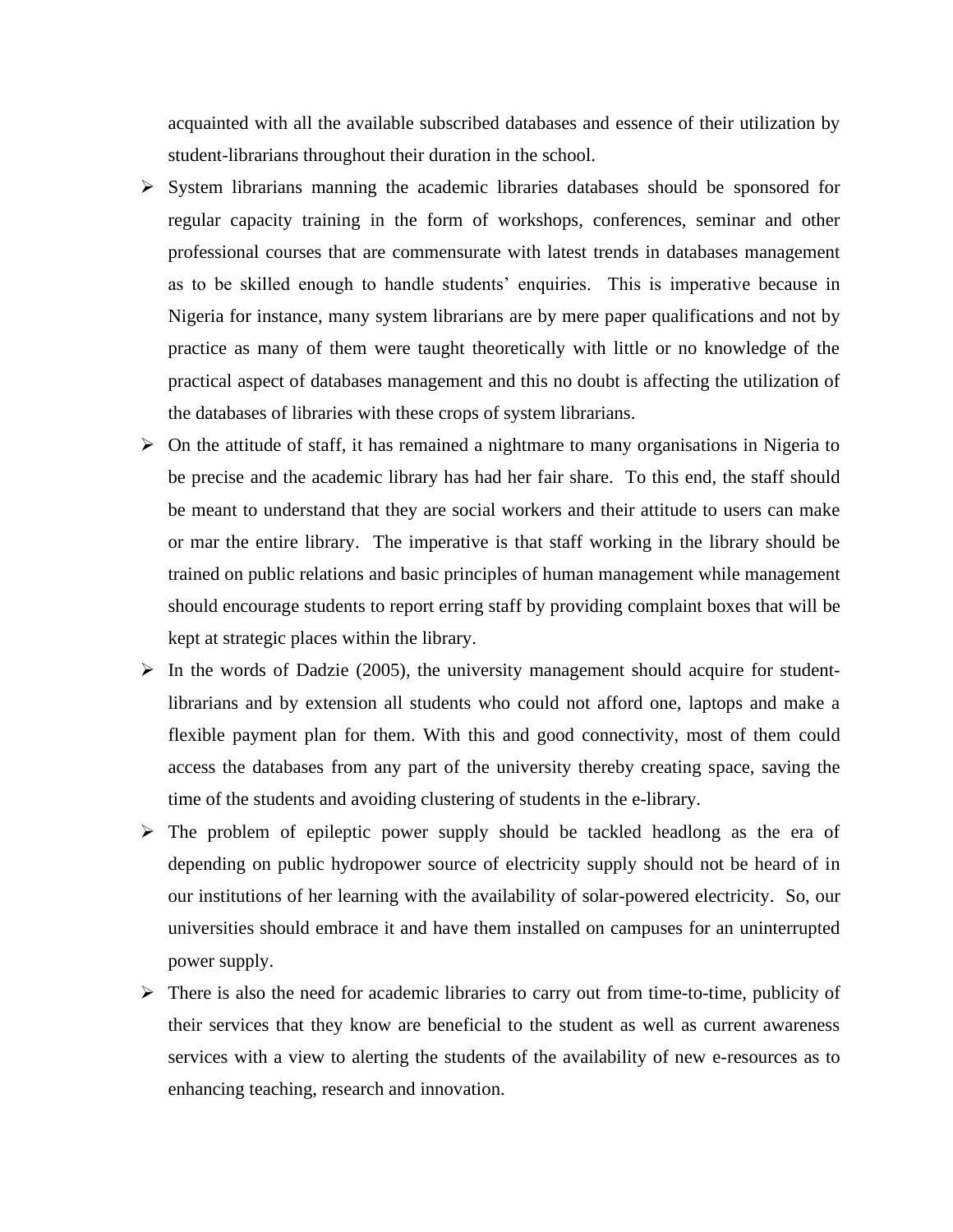## **References**

- Adetunla, G.O (2016). Perceived ease and use of electronic information resources by undergraduate students of private universities in Oyo State, Nigeria. African Journal of Education and Practice, 1(1), 15-28
- Ahmed, A & Reyee, S (2017). Knowledge and use of electronic information resources by medical students at Al-Jouf University, Saudi Arabia. Library Philosophy and Practice (July)
- Akpojotor, L.O (2016). Awareness of electronic information resources among postgraduate students of library and information science in Southern, Nigeria. Library Philosophy and Practice, 1408. Retrieved from<http://digitalcommons.unl.edu/libphilprac/1408>
- Akpohonor, B.A & Akpojotor, L.O (2016). Challenges confronting postgraduate students in the use of electronic resources in Southern, Nigeria. Library Philosophy and Practice, 1319. Retrieved from<http://digitalcommons.unl.edu/libphilprac/1319>
- Amusa, O.I & Atinmo, M (2016). Availability, level of use and constraints to use of e-resources by law lecturers in public universities in Nigeria. International Journal of Library and Information Sciences, 7(3), 139-152
- Anandhalli, G & Shakuntala, G.S (2014). Students' attitude towards the utilization of e-resources In medical college libraries Davangere, Kamataka: A study. International Journal of Information Dissemination and Technology, 4(3)
- Association of Research Librarians (2005). ARL supplementary statistics 1999-2000. Retrieved from<http://www.arl.org/stats/sup/supoo.pdf>
- Dadzie, P.S (2005), Electronic resources: access and usage at Ashesi University College, *Campus-Wide Information Systems* 22(5): 290-297
- Dresang, E.T & Koh, K (2009). Radical change theory, youth information behavior and school libraries. Library Trends, 58(1), 26-50
- Emmanuel, O.S & Jegede, O.R (2011). Information needs and information seeking behavior and use of information resources by MBA students at a Nigerian University. An International Multidisciplinary Journal, Ethiopia, 5(4)
- Garcia-Febo, L., Kim, J.L., Sailo, L., Jain, V & Tugwell, Y (2017). Advancing the United Nations Sustainable Development Goals: Experiences of international academic and research libraries. College and Research Libraries News, 78(9), 5-16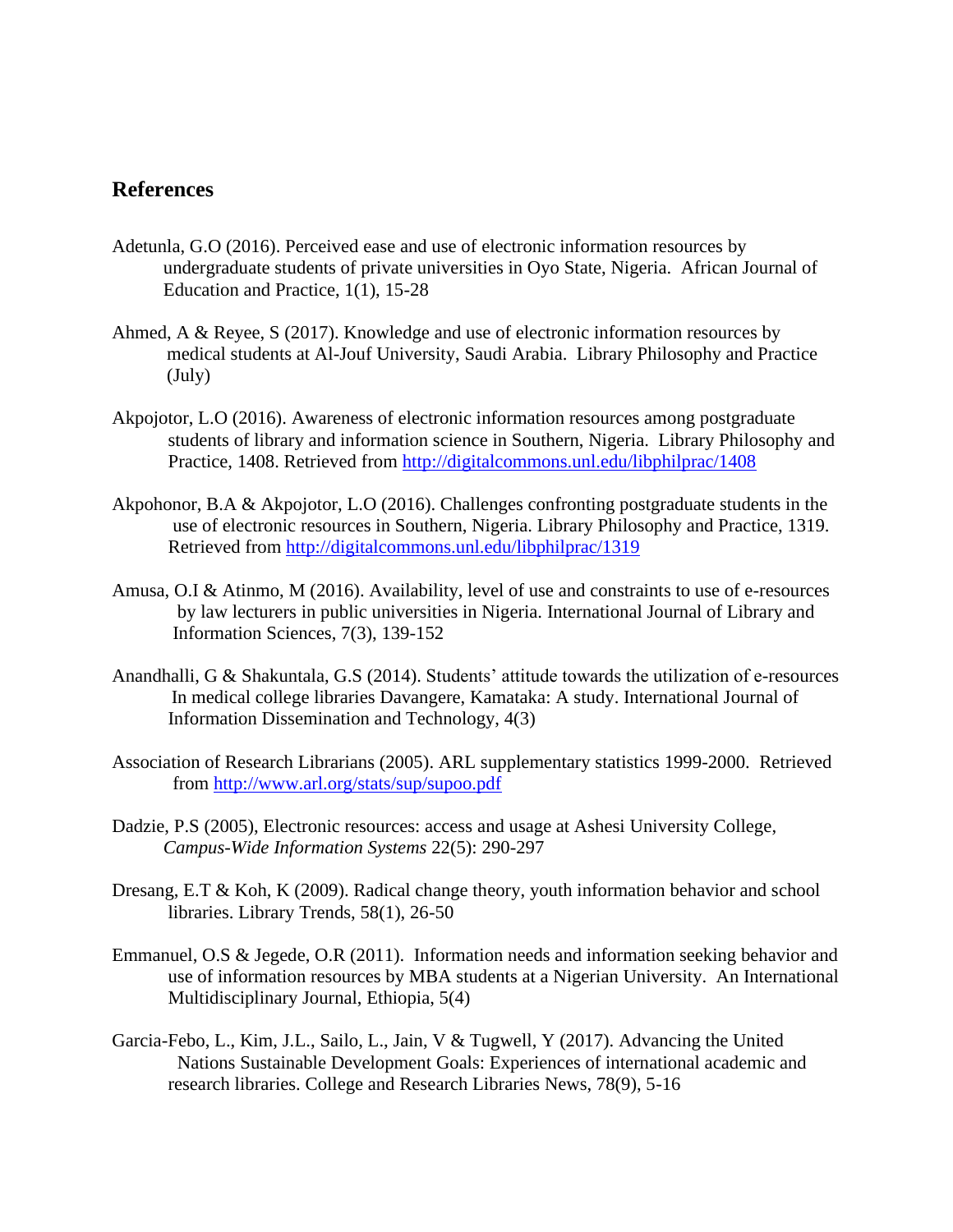- Gardener, S & Eng, S (2005). What students want: Generation Y and the changing function of the academic libraries. Libraries and the Academy, 5(3), 405-420
- Heng, K.L (2020). What are electronic resources? Retrieved from <https://libfaq.smu.edu.sg/faq/134702>
- Igun, S.E (2005), "Implications for electronic publishing in libraries and information centres in Africa" *The Electronic Library* 23(1): 82-91.
- Komolafe-Opadeji, H.O (2011). Use of internet and electronic resources among postgraduate students of a Nigerian private university. Information Technologist, 8(1), 29-34
- Krakowska, M (2013). Information literacy sill assessment of LIS students: A case study of the Jagiellonia University In European Conference on Information Literacy, 617- 624. Springer International Publishing
- Lanzilotti, R., Ardito, C., Costabile, M.F & De-Angeli, A (2006). Else methodology: A systematic approach to the e-learning systems. Evaluation, Educational Technology  $\&$ Society, 9(4)42-53
- Levine-Clarke, M (2015). E-book usage on a global scale: Patterns, trends and opportunities Insight,  $28(2)$
- Lyman, P & Varian, H.R (2003). How much information? Berkeley School of Information Management, University of California. Retrieved from <http://www.sims.berkeley.edu/how-much-info-2003>
- Mogase, R.C & Kalema, B.M (2015). E-resources usage in South African higher institutions of learning. In Computer Science and Education 19<sup>th</sup> International Conference on IEEE, 261-266
- Naude , F (2008). Impact of the wen on citation and information seeking behavior of academics. Retrieved from <http://ujcontent.uj.ac.za/vital/access/services/download/uj:2096/CONTENT1flview=true>
- Nicholas, D., Rowland, I., Clark. D., Huntington, P., Jamali, H.R & Olle, C (2008). UKscholarly e-book usage: A landmark survey. In Aslib Proceedings, 60(2), 311-334. Emerald Group Publishing Limited.
- Okello-Obura, C & Magara, E (2008). Electronic information access and utilization by Makerere University students, Uganda. Evidence Based Library and Information Practice 3(3), 39-56
- Okello-Obura, C (2010). Assessment of the problems LIS postgraduate students face in accessing e-resources in Makerere University, Uganda, Collection Building, 29(3), 98-105